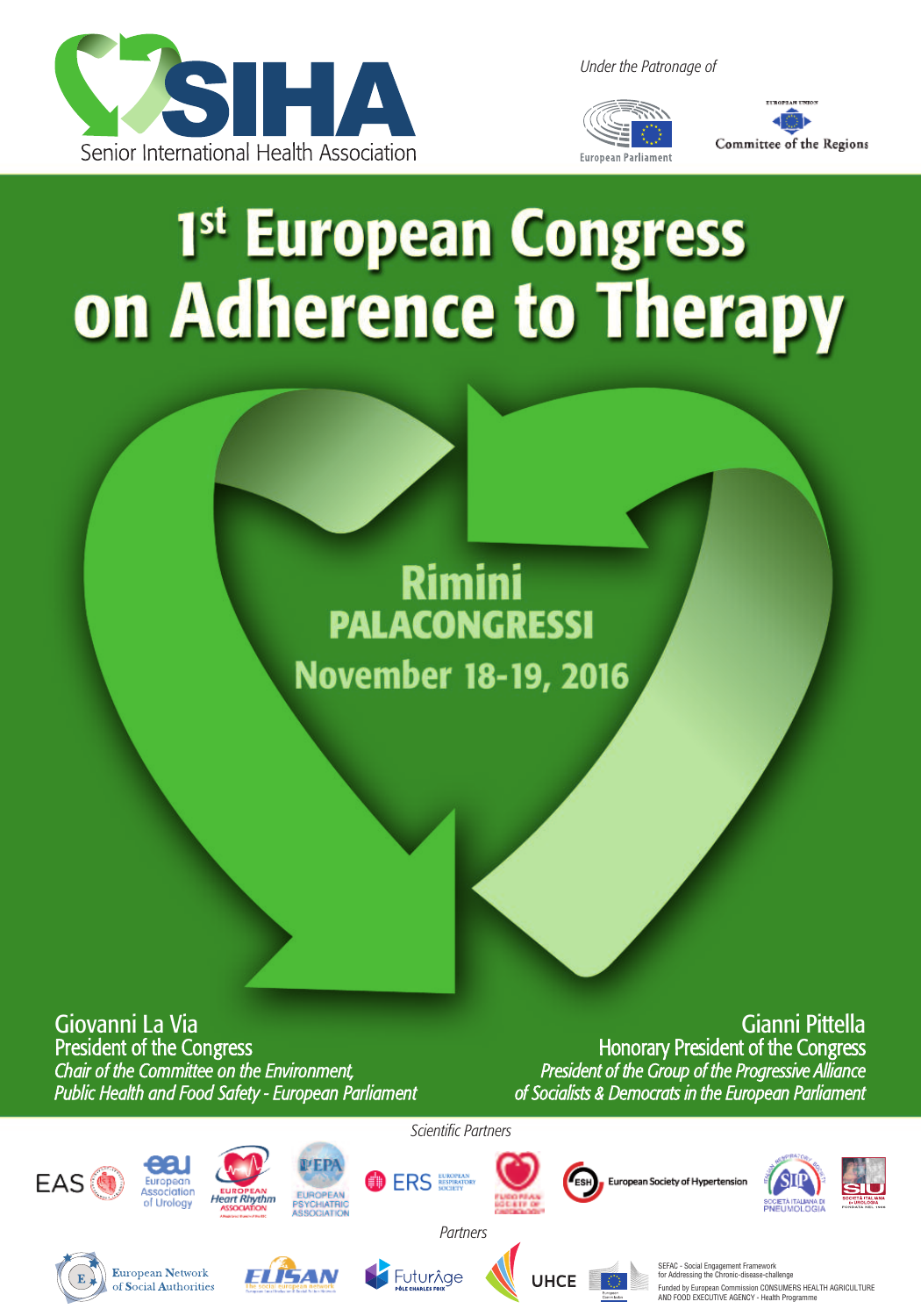## *Scientific Committee*

Giuseppe Pozzi *SIHA - Senior International Health Association*

> Alberico Catapano *European Atherosclerosis Society*

Enrico Agabiti Rosei *European Society of Hypertension*

Silvana Galderisi *European Psychiatric Association*

Francesco Blasi *European Respiratory Society*

Vincenzo Mirone *Italian Society of Urology European Association of Urology*

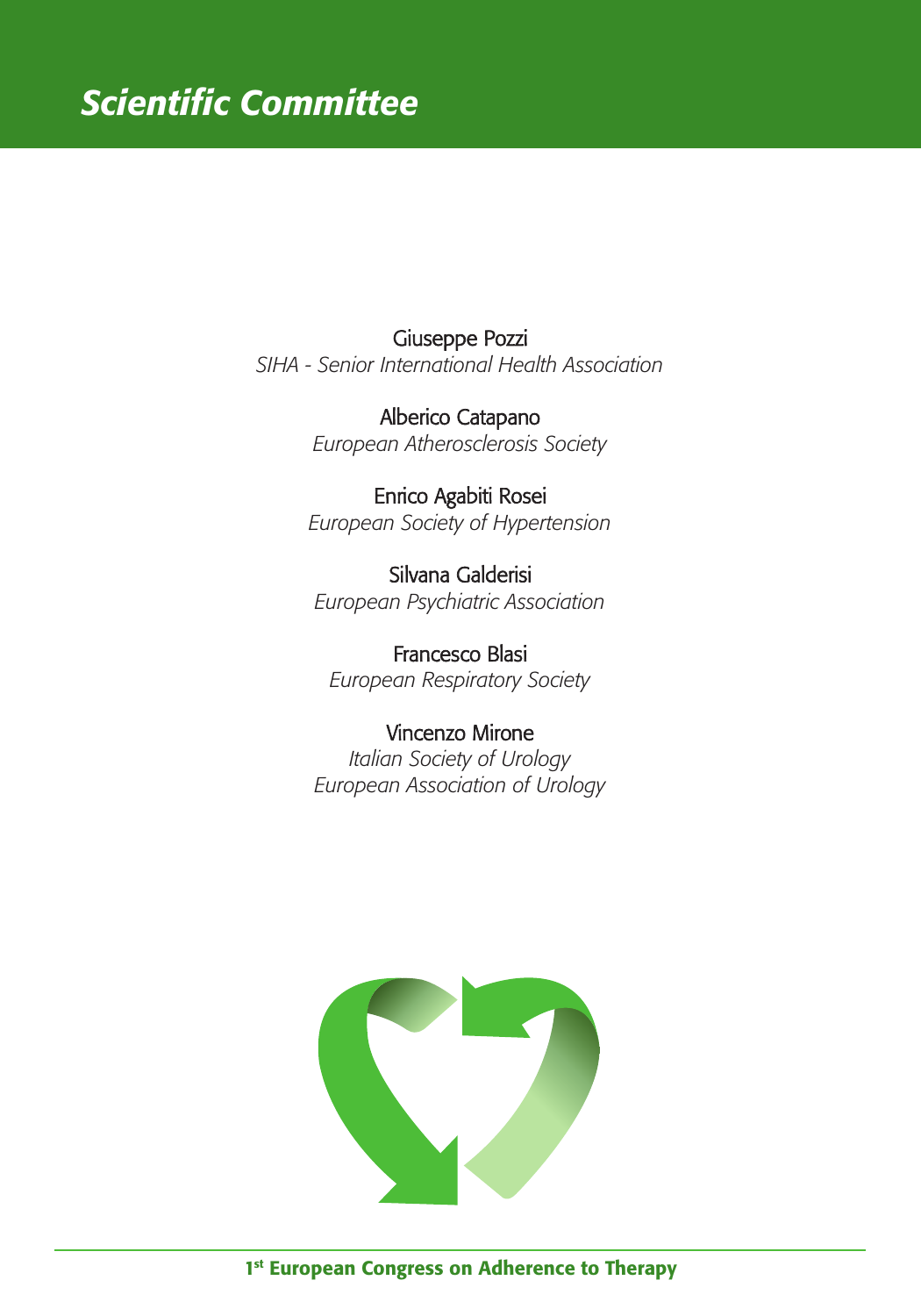I feel honoured to be the President of the first European Congress organised by Senior International Health Association on the adherence to therapy.

From a European perspective, we have looked at the national health systems and at the deep demographic, economic, and social changes of our time, and have discovered a common finding: the increase in chronic diseases is a direct consequence of the progressively ageing population.

Adherence to therapy, in this context, is imperative for two main reasons. First, to improve the life of patients with chronic diseases, including people over 65 who are the main consumers of medicines and second, for assuring an efficient use of the resources in the medical field, further allowing potential financial savings.

As Chair of the Committee on Environment, Public Health and Food Safety (ENVI) of the European Parliament, I believe it is essential for the institutions to be in direct contact with the scientific communities and with the patients, which will both guarantee an essential contribution to the designation of strategies aimed at the enhancement of the health systems in Europe.

The European Congress for the adherence to therapy provides the opportunity to doctors, patients associations and representatives of national and European institutions, to work together to identify the main changes necessary for the improvement of the adherence to therapy.

This can only be done by including all the relevant actors and by defining the core actions and priorities needed to reach the common goal.

Achieving these objectives will have two main positive impacts, which are improving the living standard of the European senior population, and reducing the waste of resources caused by the lack of adherence to therapy.

Finally, the European Charter for Adherence to Therapy, which will be drafted during the Congress and will contain the main strategies, can be considered a useful and valuable document to the European Parliament and other institutions, as it will also guide Member States towards the best direction to take on such fundamental topic, related to the health of the European population.

#### Giovanni La Via

President of the Congress *Chair ENVI, Committee on the Environment, Public Health and Food Safety - European Parliament*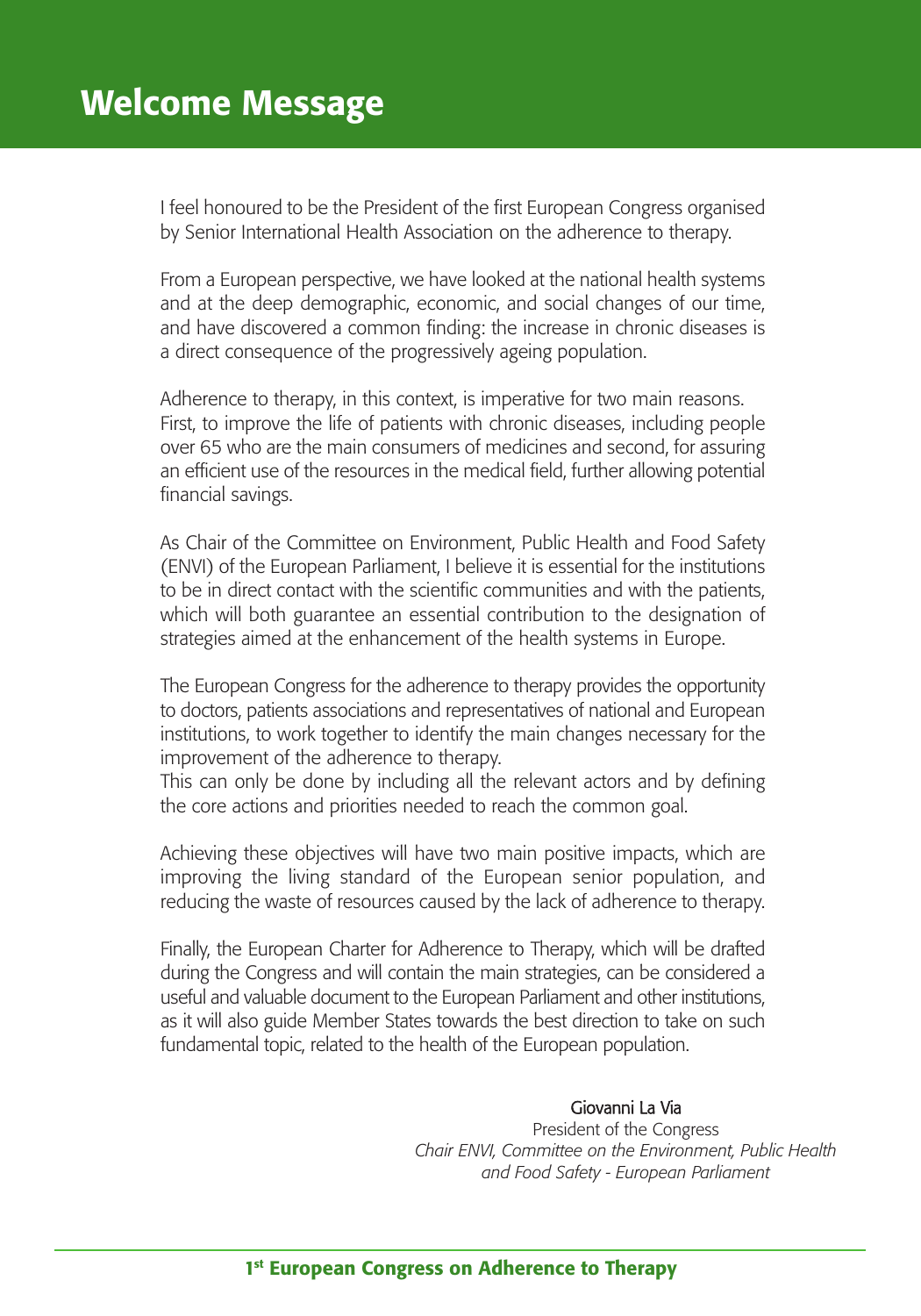When I was invited, by Senior International Health Association's, to take the honorary presidency of the European Congress on adherence to therapy I accepted with great interest and conviction. I did it to express my support to ageing policies and to gather inputs from patients and the medical and scientific world in relation to seniors' health. Moreover I wished to express a commitment because, at European and national level, there is a clear need to develop interventions to increase adherence to medical treatments, to improve health outcomes and to lower costs for health care, involving all relevant actors and above all citizens/patients.

We know that a lack of adherence to medical prescriptions means worsening the health conditions of chronically ill patients and consequently leads to an increase in the costs that the health services have to support to deal with relapses and consequent hospitalizations of patients who do not follow care prescriptions adequately. We are speaking specifically about the elderly. We know that, in Europe, one out of two patients does not follow his treatment correctly and that the costs for governments, caused by poor adherence, are estimated at 125 billion and contribute to the premature death of about 200,000 people each year.

This is why the European Institutions should support an initiative, such as the European Congress for adherence to therapy, which sees patients assuming full awareness of the problem and recalling the European medical and scientific community and the institutions to stimulate a dialogue and a debate on this issue.

The goal of the congress, that I fully support, is to increase patients awareness and involve them, along with physicians, to outline strategies and proposals that can be useful to the same institutions that govern health in Europe.

In this sense we are ready to listen to the suggestions that will arise from the Congress and that will be included in a European Manifesto for adherence to therapy. This chart, that we will evaluate carefully, may involve all Member States in the framework of a common work shared by the scientific community, citizens and institutions.

#### Gianni Pittella

Honorary President of the Congress *President of the Group of the Progressive Alliance of Socialists & Democrats in the European Parliament*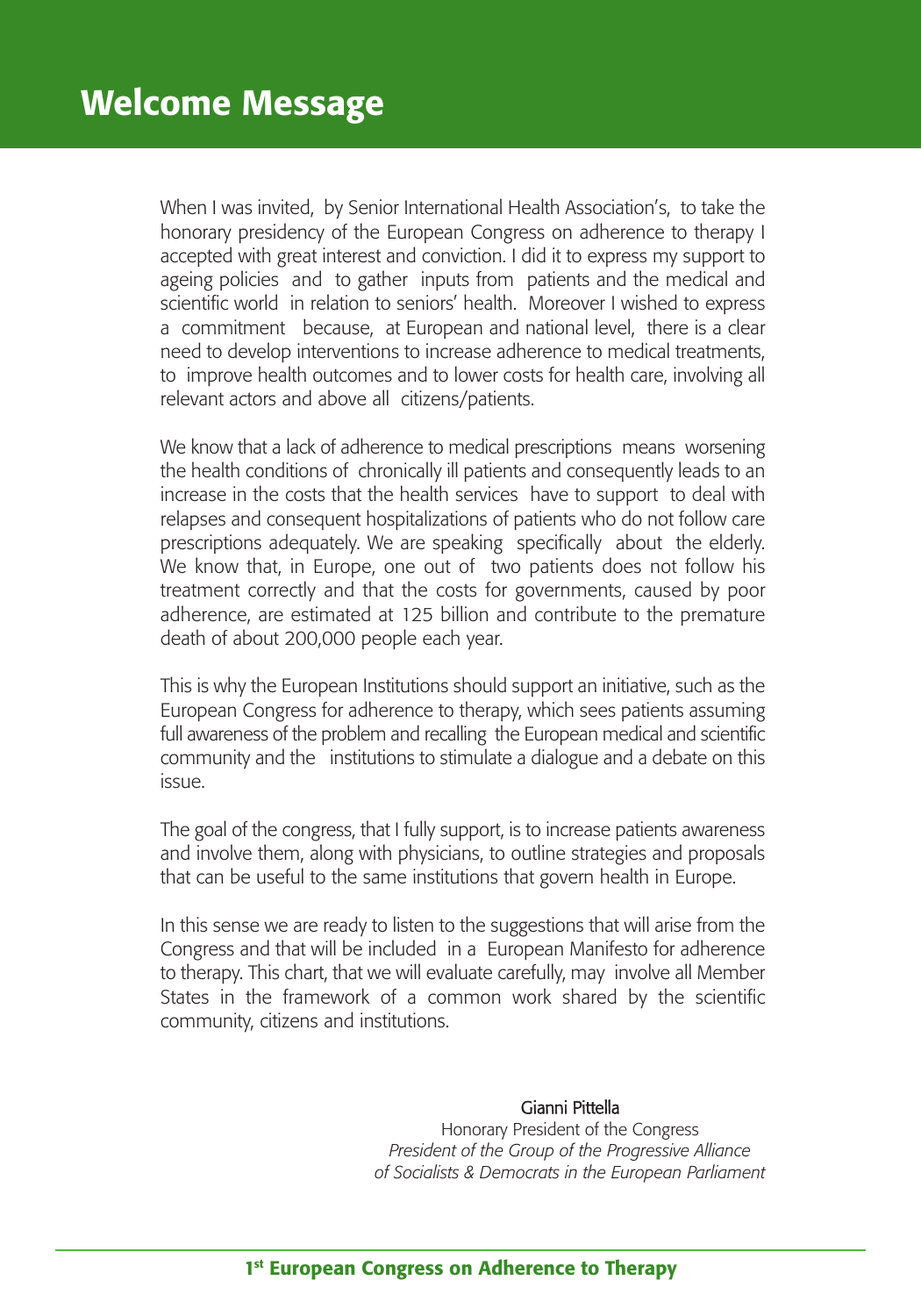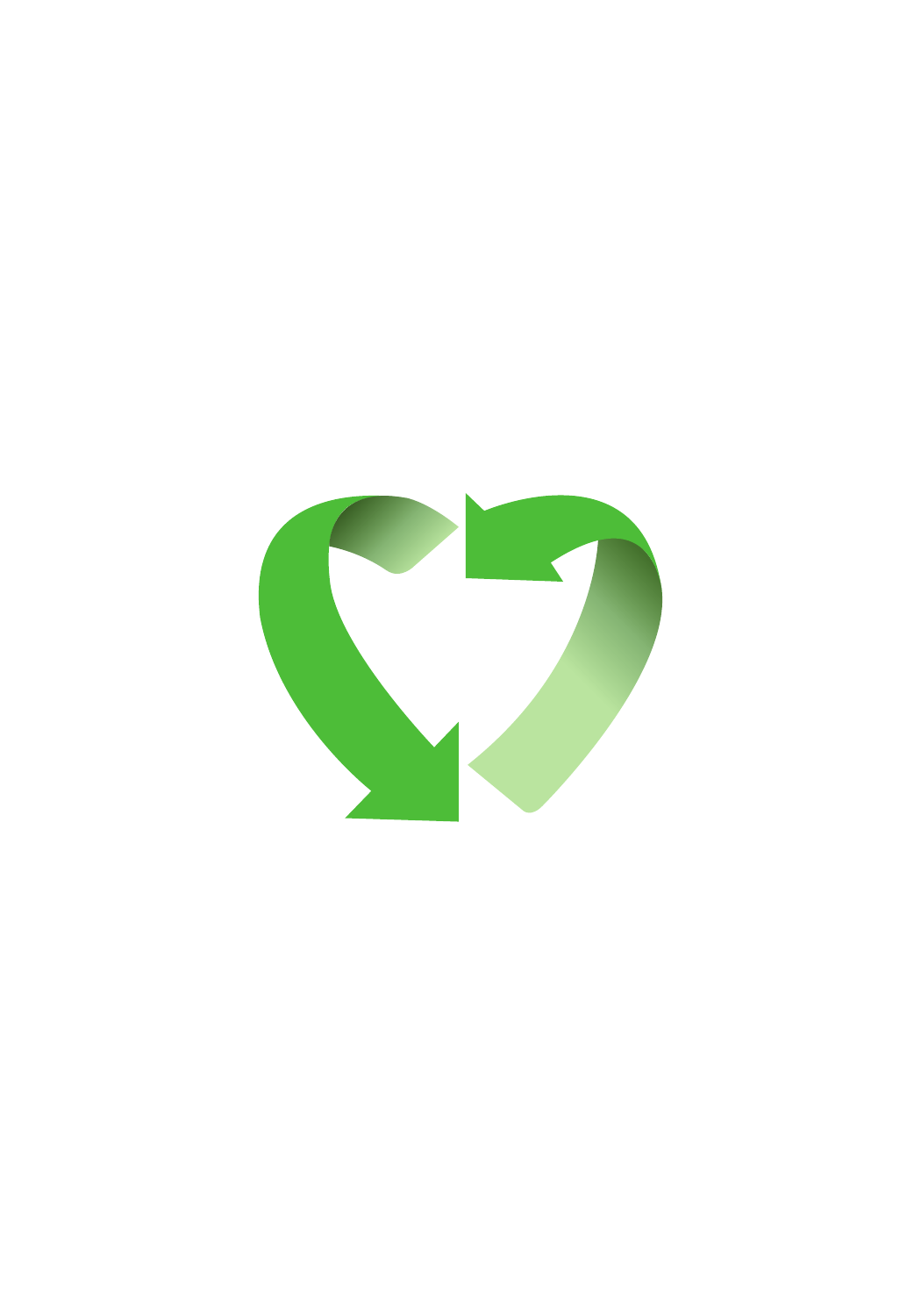According to Eurostat data, in early 2013 the population of the EU-28 was estimated at 505.7 million inhabitants, with a share of 18.2% represented by people aged over 65 years. Almost everywhere in the EU there has been an increase in the share of the older population, as a result of the increase in life expectancy, which in the last 50 years increased in the EU by an average of about 10 years, due to improved socio-economic and environmental conditions, health care and medical treatment. By 2025 over 20% of the Europeans will be 65 or older and the number of octogenarians will rapidly increase.

The increased life expectancy represents obviously a positive effect of the progress in prevention and care, but also implies a challenge for Health Services, due to the high level of complexity of the health needs of the elderly, making among others care and, in particular, the use of drugs a challenging task. We know by now that the fundamental conditions for active and healthy aging include not only prevention and adoption of healthy lifestyles, but also adherence to therapy. Typically, the elderly reveal the co-existence of more chronic diseases and clinical conditions that can't be ascribed to a specific disease and frequently have multiple causes. Drug treatment of a complex patient is a challenging task for everyone involved in the care of the patient, considering that 50% of people over 65 years suffer from multimorbidity and that 40% of those over sixty-five consumes between 5 and 9 drugs.

It is estimated that each year the poor adherence to medical treatments in Europe causes about 200,000 deaths and burdens on health expenditure up to 80 billion euro a year (AIFA source).

Adherence to treatment by patients suffering of chronic pain reaches across Europe, with different values depending from the chronic diseases, approximately 50%. We know by now that the fundamental conditions for active and healthy aging include not only prevention and adoption of healthy lifestyles, but also adherence to therapy. We also know that non-adherence to treatment involves the risk of recurrence and adverse events, and that this, in addition to health risks, results in additional health care costs, which can be reduced. In the United States it was measured that non-adherence to treatment determines 100 billion euro of avoidable hospitalizations.

Europe and the Member States have a duty to attempt any possible solution to increase the level of adherence to treatment, in order to achieve important savings and improve the quality of life of citizens.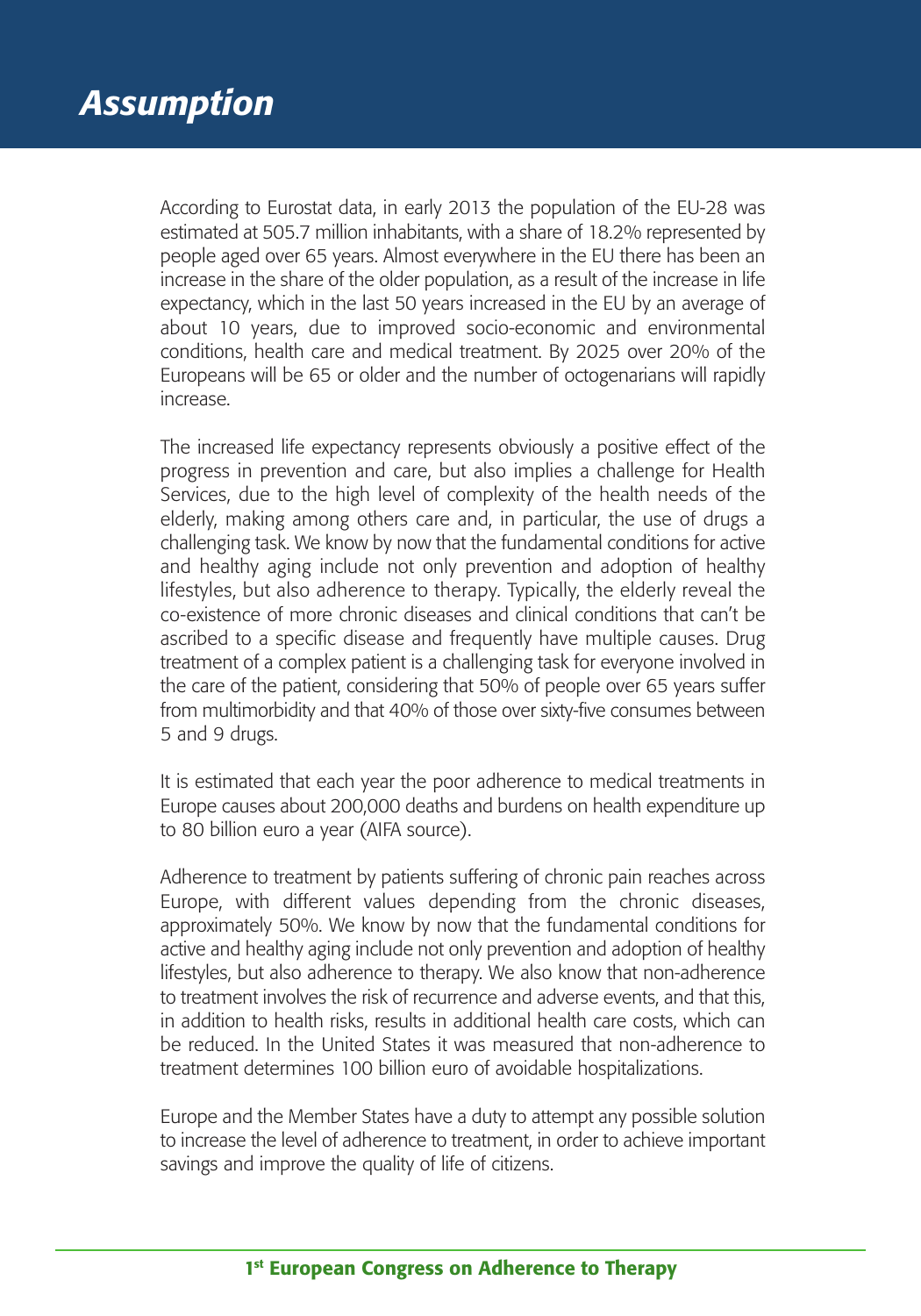#### **Issues**

*Epidemiology, adherence data, comparing experiences, adherence problems, possible actions. What can be done by the European scientific societies, GPs, nurses, patients, pharmacists, institutions, industry.*

### **Friday, November 18**



#### 15:30-16:30

#### Opening Address Elio D'Orazio

*President of Senior International Health Association*

Giovanni La Via *President of the Congress and Chair ENVI Committee on the Environment, Public Health and Food Safety - European Parliament*

#### Marianne Takki

*Acting deputy Head of unit, Health Threats Unit, DG Sanco - European Commission*

Georges Dassis *EESC President*

#### Lectio Magistralis Francesco Scaglione

*Associate Professor and Coordinator of Medical Pharmacology course, University of Milan*

#### Adherence to inhalation therapies: a multifactorial effect Richard Dekhuijzen, The Netherlands

#### Welcome Address Guidelines and Aims of the 5 Areas:

*Dyslipidemia Area, Hypertension Area, Psychiatric Area, Respiratory Area, Urologic Area* Giuseppe Pozzi *Scientific Committee SIHA* Alberico Catapano *European Atherosclerosis Society* Enrico Agabiti Rosei *European Society of Hypertension* Silvana Galderisi *European Psychiatric Association* Francesco Blasi *European Respiratory Society* Vincenzo Mirone *Italian Society of Urology European Association of Urology*

Roberto Messina *Senior International Health Association*

#### 16:30-19:30 Parallel Scientific Session

19:30 Closing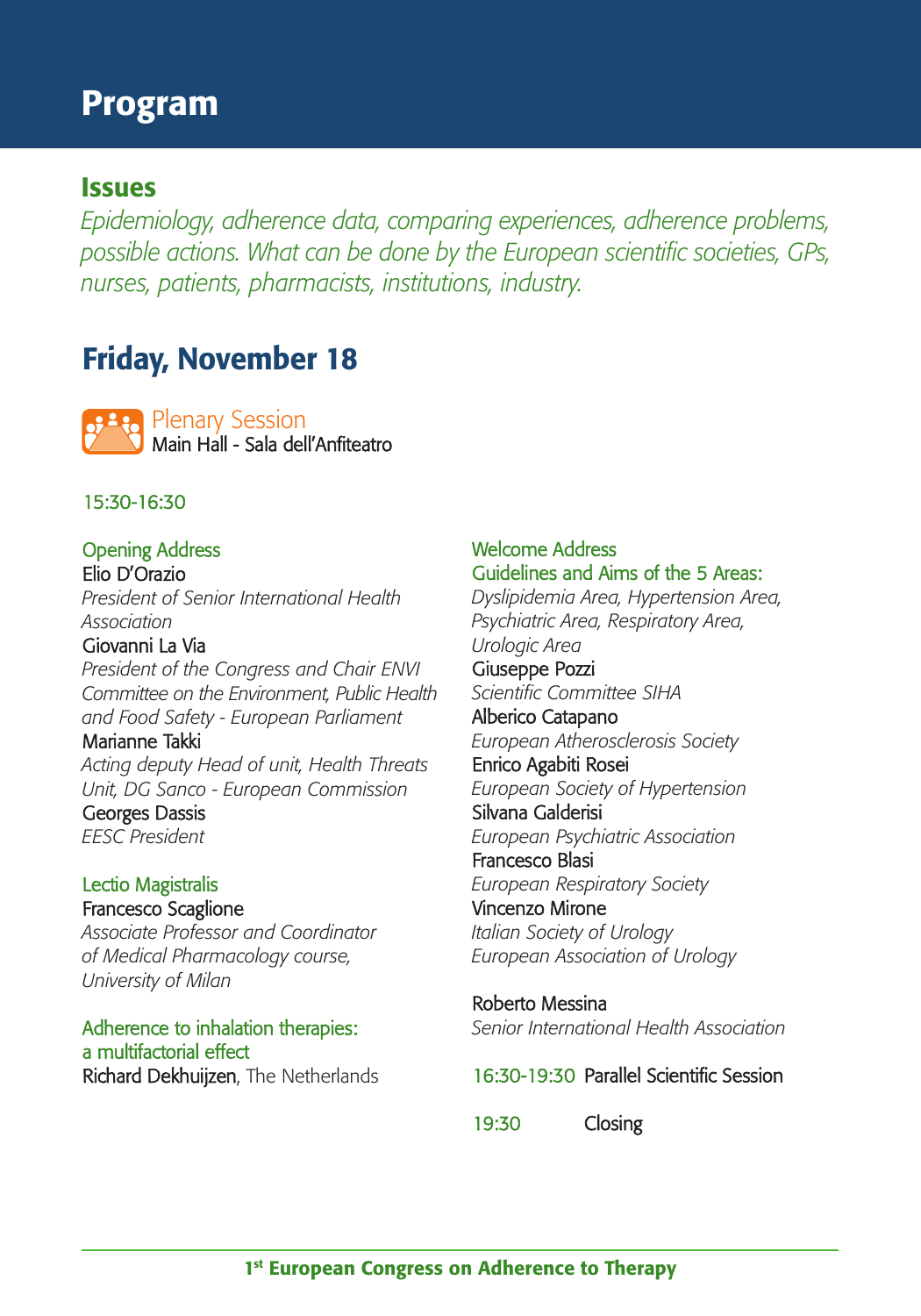#### **Issues**

*Epidemiology, adherence data, comparing experiences, adherence problems, possible actions. What can be done by the European scientific societies, GPs, nurses, patients, pharmacists, institutions, industry.*

### **Saturday, November 19**

Parallel Hall

09:00-13:30 Parallel Scientific Session and Preparation of the final report

13:30-14:30 *Lunch*



14:30-15:30 Rapporteurs of the 5 Areas

15:30-16:30 Institutional Session

#### Giovanni La Via

*President of the Congress and Chair ENVI Committee on the Environment, Public Health and Food Safety - European Parliament*

Guido Rasi *EMA Executive Director* Gianni Pittella *Honorary President of the Congress and President of S&D Group - European Parliament* Walter Gualtiero Ricciardi

*Presidente ISS* Sergio Liberatore *General Manager IMS Health* *MEPs*

Mercedes Bresso, *S&D* Italy Santiago Fisas Ayxela, *PPE* Spain Elisabetta Gardini, *PPE* Italy Pier Antonio Panzeri, *S&D* Italy Aldo Patriciello, *PPE* Italy Remo Sernagiotto, *ECR* Italy

#### *Conclusions*

Elio D'Orazio *President of Senior International Health Association* Roberto Messina *Senior International Health Association*

16:30 Closing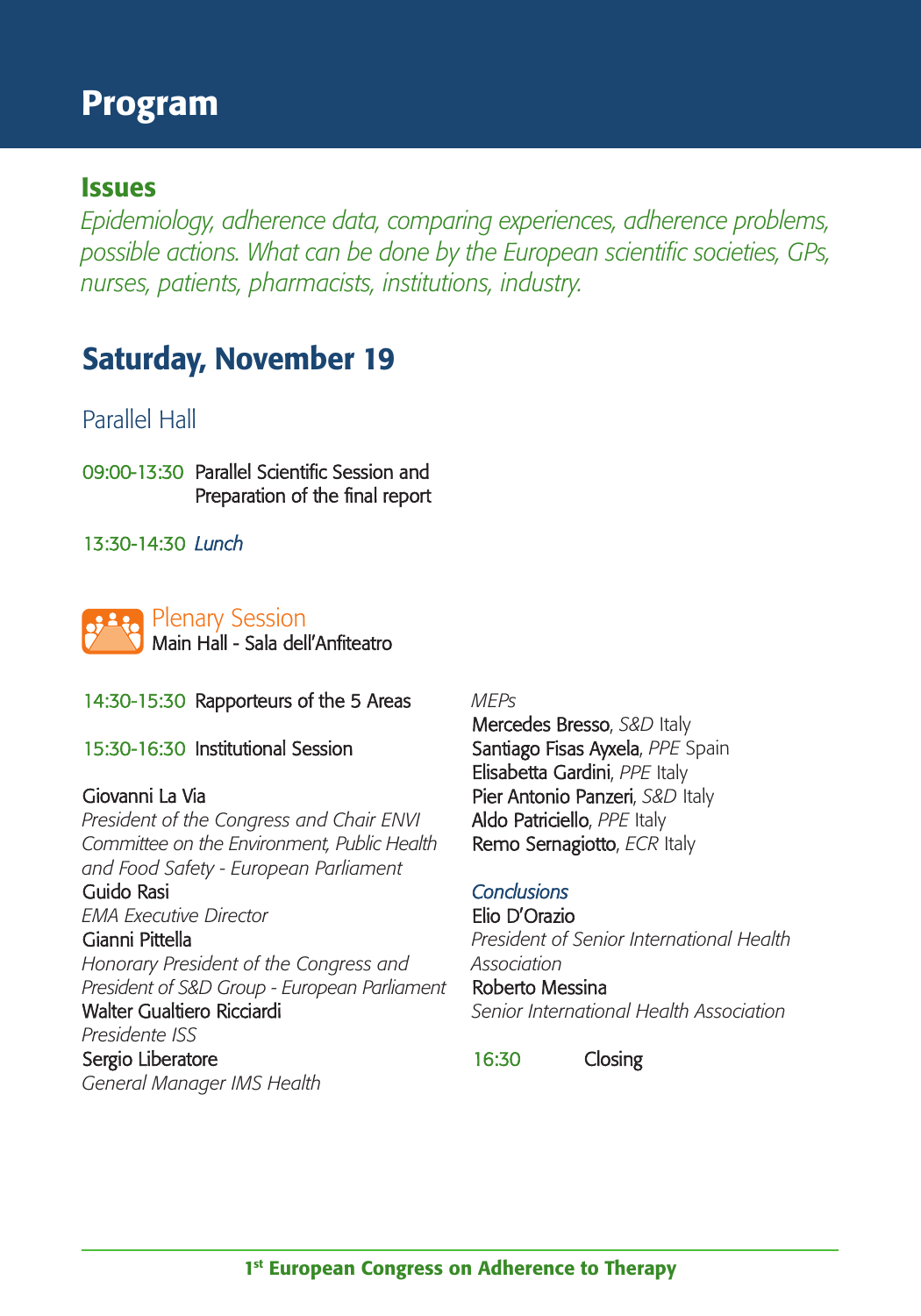## Dyslipidemia Area (Sala del Parco 1)

Technical Commissions Halls

### **Friday, November 18**

- 16:30-18:30 Session I Chairman *Alberico L. Catapano,* Italy
- 16:30-16:50 Introduction to the topic *Alberico L. Catapano,* Italy
- 16:50-17:15 Control of plasma lipids: where we stand? From Euroaspire to local surveys *Lale Tokgozoglu,* Turkey
- 17:15-17:40 Is adherence to hypolipidaemic therapy a clinically relevant issue? *Alberico L. Catapano,* Italy
- 17:40-18:05 Adherence to lipid lowering drugs and CV events: the Italian experience *Giovanni Corrao,* Italy
- 18:05-18:30 How to improve adherence to lipid lowering therapy: what the guidelines say? *Catriona Jennings,* United Kingdom
- 18.30-19.30 Interactive Discussion

## **Saturday, November 19**

- 09.00-11.30 Session II Chairman *Alberico L. Catapano,* Italy
- 09:00-09:15 Introduction to the topic *Alberico L. Catapano,* Italy
- 09:15-10:00 Adherence to lipid lowering therapy the AIFA view *Luca Pani,* Italy
- 10:00-10:45 Adherence to lipid lowering therapy: is cost an issue? *Luca Degli Esposti,* Italy
- 10:45-11:30 Early vs late treatment any possible impact on adherence? *Chris Packard,* United Kingdom
- 11.30-12.00 Interactive Discussion
- 12.00-13.30 Preparation of the report from the Dyslipidemia Area
- 13:30-14:30 *Lunch*
- 14.30-15.30 Plenary Session *Rapporteurs of the 5 Areas*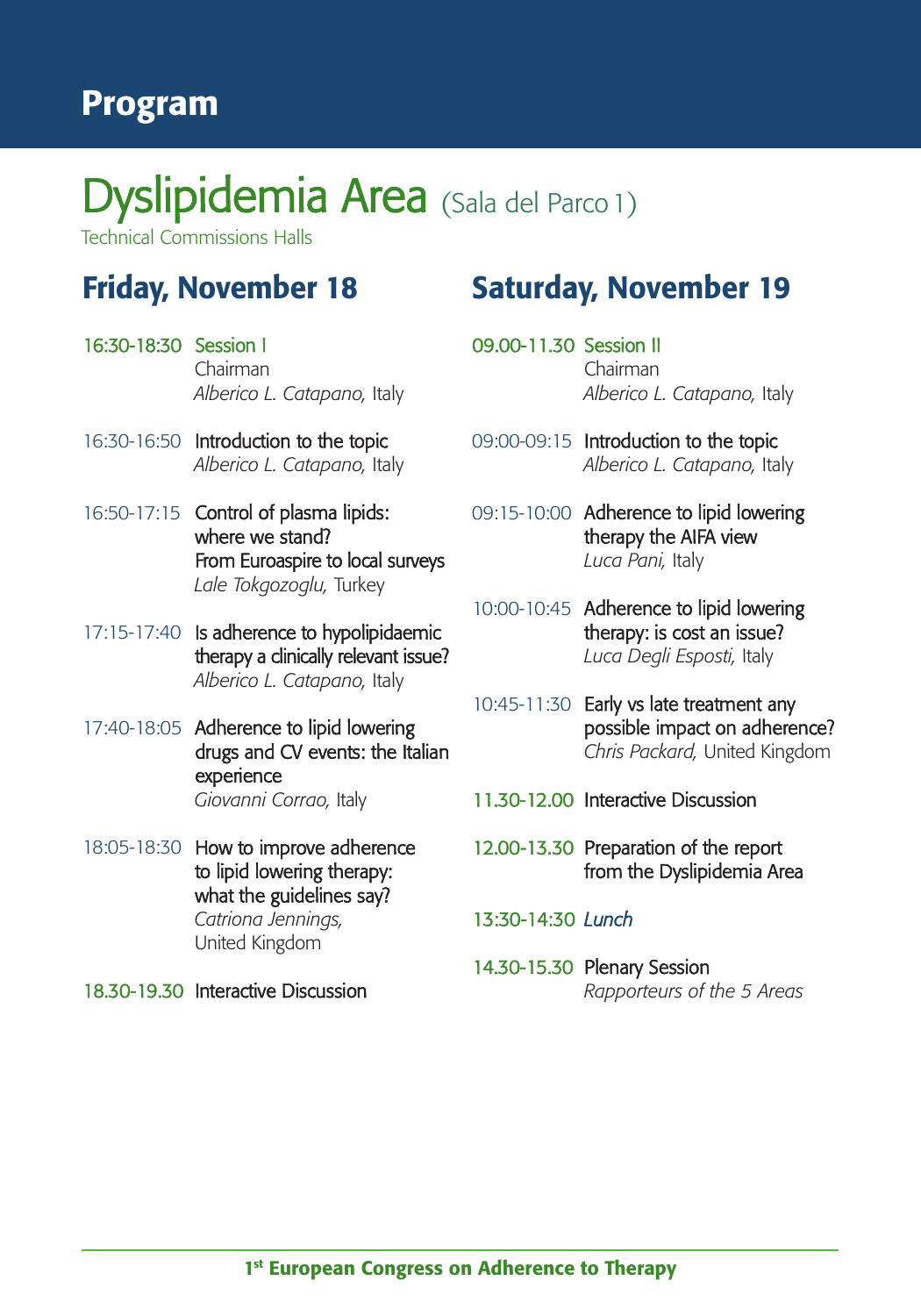## Hypertension Area (Sala della Marina 1)

Technical Commissions Halls

## **Friday, November 18**

- 16:30-18:30 Session I Chairman *Enrico Agabiti Rosei,* Italy
- 16:30-16:45 Introduction to the topic *Enrico Agabiti Rosei,* Italy
- 16:45-17:20 Awareness, treatment and BP control in Europe *Josep Redon,* Spain
- 17:20-17:55 Adherence to antihypertensive drugs and CV events *Giuseppe Mancia,* Italy
- 17:55-18:30 How to improve adherence to antihypertensive drugs *Michel Burnier,* Switzerland
- 18.30-19.30 Interactive Discussion

## **Saturday, November 19**

- 09.00-11.30 Session II Chairman *Enrico Agabiti Rosei,* Italy
- 09:00-09:25 Introduction to the topic *Enrico Agabiti Rosei,* Italy

#### Adherence to antihypertensive treatment in:

- 09:25-09:50 Eastern Europe *Bojan Jelakovic,* Croatia
- 09:50-10:15 Western Europe *Thomas Kahan,* Sweden
- 10:15-10:40 Countries facing economical problems *Konstantinos Tsioufis,* Greece
- 10:40-11:05 High risk patient with previous vascular event *Diederick E. Grobbee,* The Netherlands
- 11:05-11:30 Adherence in women *Renata Cifkova,* Czech Republic
- 11.30-12.00 Interactive Discussion
- 12.00-13.30 Preparation of the report from the Hypertension Area
- 13:30-14:30 *Lunch*
- 14.30-15.30 Plenary Session *Rapporteurs of the 5 Areas*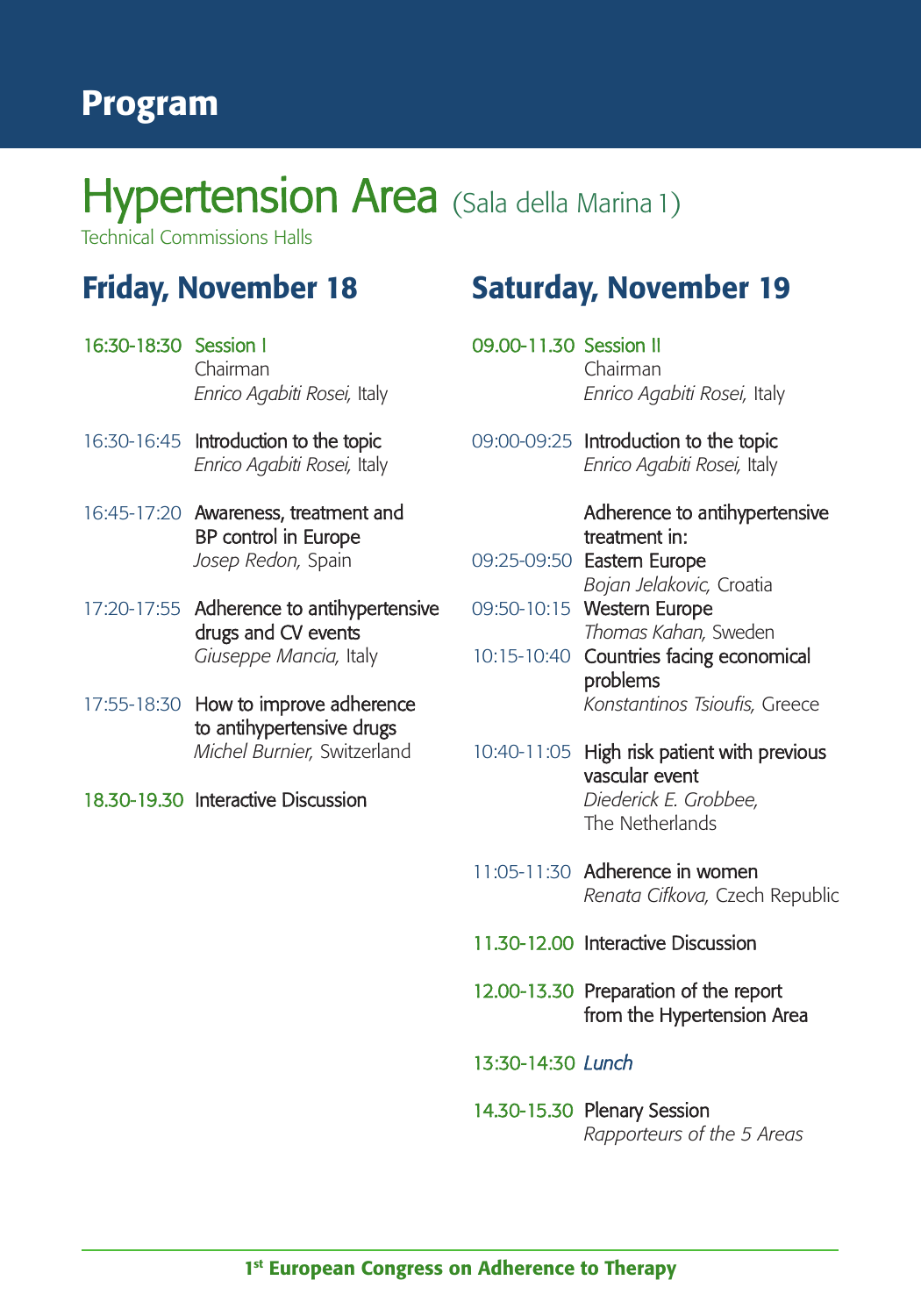## Psychiatric Area (Sala della Vecchia Pescheria)

Technical Commissions Halls

## **Friday, November 18**

16:30-18:30 Session I Chairperson *Silvana Galderisi,* Italy

- 16:30-16:45 Introduction to the topic *Silvana Galderisi,* Italy
- 16:45-17:20 Adherence to treatment in Psychiatry: an introduction *Silvana Galderisi,* Italy
- 17:20-17:55 Adherence to treatment in people with Schizophrenia *Istvan Bitter,* Hungary
- 17:55-18:30 Adherence to treatment in people with Eating Disorders *Palmiero Monteleone,* Italy
- 18.30-19.30 Interactive Discussion

## **Saturday, November 19**

- 09.00-11.30 Session II Chairperson *Silvana Galderisi,* Italy
- 09:00-09:15 Introduction to the topic *Silvana Galderisi,* Italy
- 09:15-10:00 Adherence to treatment in people with Bipolar Disorders *Andreas Erfurth,* Austria
- 10:00-10:45 Adherence to treatment in people with Anxiety Disorders *Stefano Pallanti,* Italy
- 10:45-11:30 Adherence to treatment in people with Depression *Marie Tournier,* France
- 11.30-12.00 Interactive Discussion
- 12.00-13.30 Preparation of the report from the Psychiatric Area
- 13:30-14:30 *Lunch*
- 14.30-15.30 Plenary Session *Rapporteurs of the 5 Areas*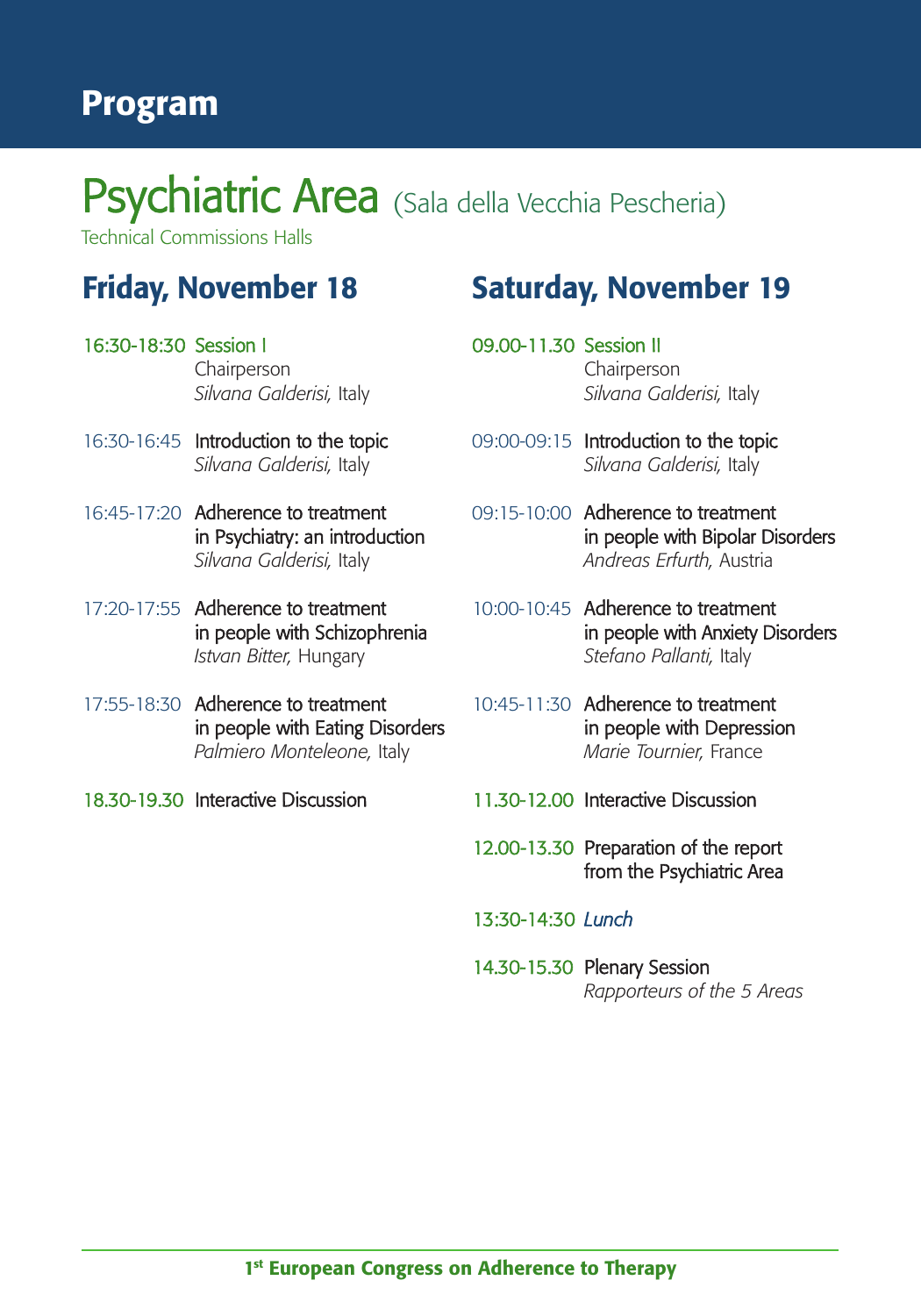## Respiratory Area (Sala della Marina 2)

Technical Commissions Halls

## **Friday, November 18**

- 16:30-18:30 Session I Chairman *Francesco Blasi,* Italy
- 16:30-16:45 Introduction to the topic *Francesco Blasi,* Italy
- 16:45-17:20 COPD and Asthma epidemiology 09:10-09:35 Patients' unmet needs in Europe Giovanni Viegi*,* Italy
- 17:20-17:55 Awareness and adherence in COPD and Asthma *Federico Lavorini,* Italy
- 17:55-18:30 COPD and Asthma: adherance-related burden and costs *Job F.M. van Boven,* The Netherlands
- 18.30-19.30 Interactive Discussion

## **Saturday, November 19**

- 09.00-11.30 Session II Chairman *Francesco Blasi,* Italy
- 09:00-09:10 Introduction to the topic *Francesco Blasi,* Italy
- *Dan Smyth,* United Kingdom
- 09:35-11:05 Different health systems' approaches

*Stefano Nardini,* Italy *Stephen Turner,* United Kingdom *Anna Doboszynska,* Poland *François-Xavier Blanc,* France *Luis Puente Maestu,* Spain *Andrea Koch,* Germany *Antonio Foresi,* Italy

- 11:05-11:30 Real-life adherence in asthma and COPD: various solution *David Price,* United Kingdom
- 11.30-12.00 Interactive Discussion
- 12.00-13.30 Preparation of the report from the Respiratory Area
- 13:30-14:30 *Lunch*
- 14.30-15.30 Plenary Session *Rapporteurs of the 5 Areas*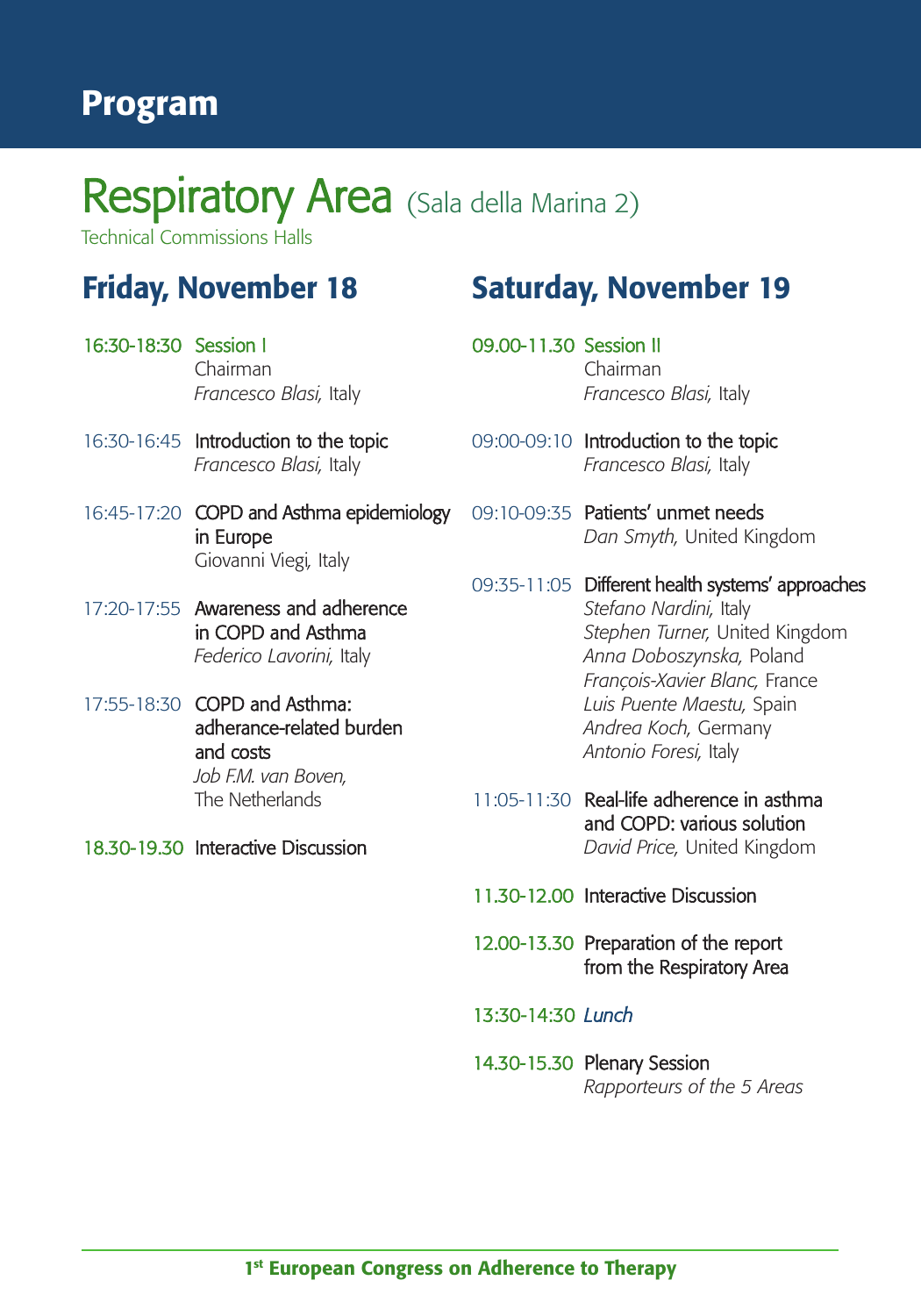## Urologic Area (Sala del Faro)

Technical Commissions Halls

## **Friday, November 18**

#### 16:30-18:30 Session I Chairmen *Walter Artibani,* Italy *Vincenzo Mirone,* Italy *Christopher Chapple,*

United Kingdom

#### 16:30-16:45 Introduction to the topic

*Walter Artibani,* Italy *Vincenzo Mirone,* Italy *Christopher Chapple,* United Kingdom

- 16:45-17:20 BPH and Urinary Incontinence, epidemiology in Europe *Walter Artibani,* Italy *Vincenzo Mirone,* Italy
- 17:20-17:55 Awareness and Adherence Therapy in BPH and Urinary **Incontinence** *Christopher Chapple,*

United Kingdom

- 17:55-18:30 BPH and Urinary Incontinence: Adherence-related burden and costs *Walter Artibani,* Italy
- 18.30-19.30 Interactive Discussion

## **Saturday, November 19**

#### 09.00-11.30 Session II

Chairmen *Giuseppe Carrieri,* Italy *Vincenzo Mirone,* Italy *Christopher Chapple,* United Kingdom

#### 09:00-09:20 Introduction to the topic

*Giuseppe Carrieri,* Italy *Vincenzo Mirone,* Italy *Christopher Chapple,* United Kingdom

#### 09:20-09:50 Patients' unmet needs *Christopher Chapple,* United Kingdom

#### 09:50-11:30 Different health systems' approaches

*Giuseppe Carrieri,* Italy *Mark J. Speakman,* United Kingdom *Piotr Chlosta,* Poland *Bertrand Lukacs,* France *Carlos Llorente,* Spain *Oliver W. Hakenberg,* Germany

- 11.30-12.00 Interactive Discussion
- 12.00-13.30 Preparation of the report from the Urologic Area
- 13:30-14:30 *Lunch*
- 14.30-15.30 Plenary Session *Rapporteurs of the 5 Areas*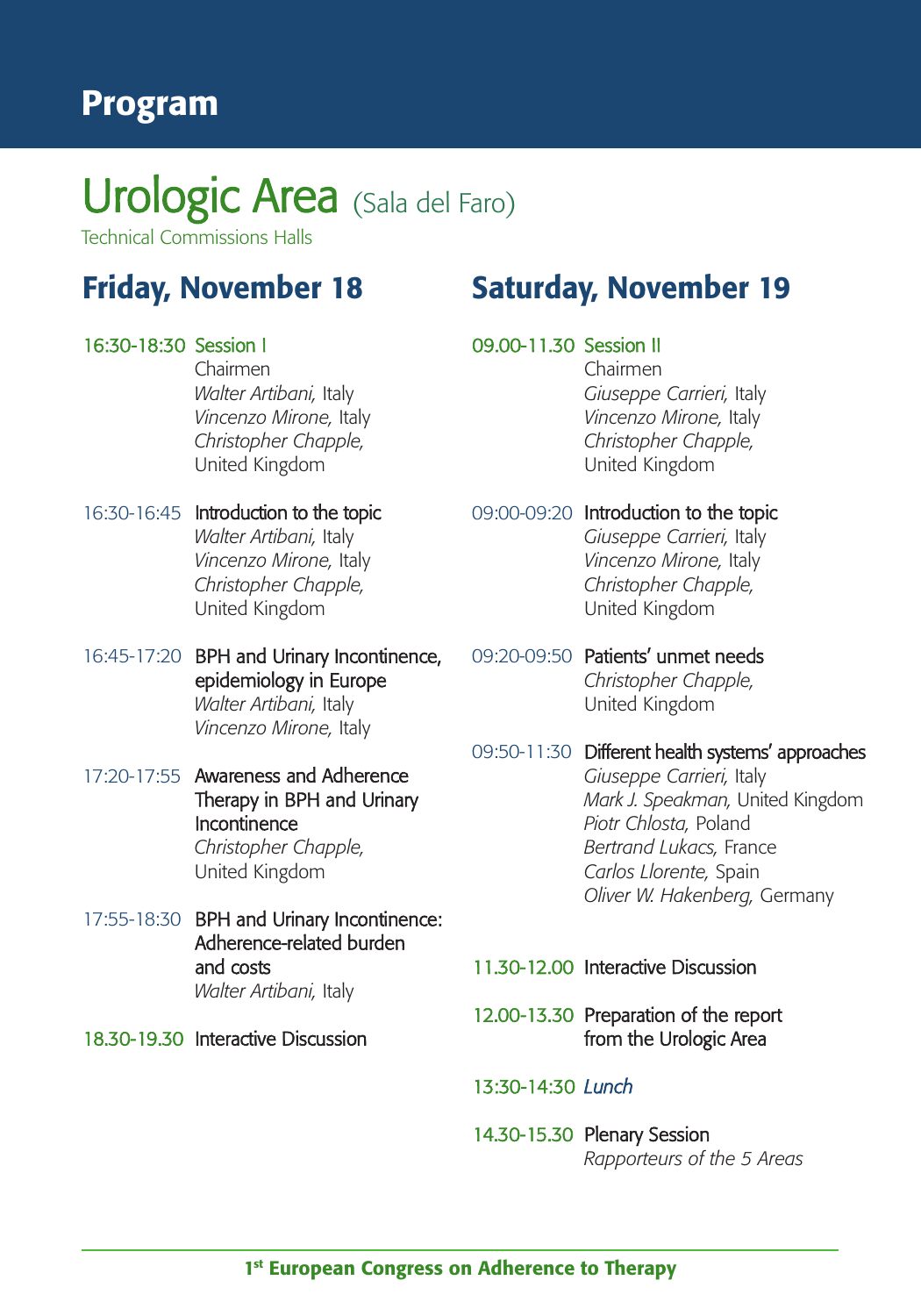## *Faculty*

| <b>Surname</b> | <b>Name</b>             | <b>Country</b>        |
|----------------|-------------------------|-----------------------|
| Agabiti Rosei  | Enrico                  | <b>ITALY</b>          |
| Artibani       | Walter                  | <b>ITALY</b>          |
| <b>Bitter</b>  | Istvan                  | <b>HUNGARY</b>        |
| Blanc          | Francois-Xavier         | <b>FRANCE</b>         |
| <b>Blasi</b>   | Francesco               | <b>ITALY</b>          |
| <b>Bresso</b>  | Mercedes                | <b>ITALY</b>          |
| <b>Burnier</b> | Michel                  | SWITZERLAND           |
| Carrieri       | Giuseppe                | <b>ITALY</b>          |
| Catapano       | Alberico L.             | <b>ITALY</b>          |
| Chapple        | Christopher R.          | UNITED KINGDOM        |
| Chlosta        | Piotr Ludwik            | <b>POLAND</b>         |
| Cifková        | Renata                  | <b>CZECH REPUBLIC</b> |
| Corrao         | Giovanni                | <b>ITAIY</b>          |
| Degli Esposti  | Luca                    | <b>ITALY</b>          |
| Dekhuijzen     | Pieter Nicolaas Richard | THE NETHERLANDS       |
| Doboszynska    | Anna                    | <b>POLAND</b>         |
| D'Orazio       | Elio                    | <b>ITALY</b>          |
| Erfurth        | Andreas                 | <b>AUSTRIA</b>        |
| Fisas Ayxela   | Santiago                | <b>SPAIN</b>          |
| Foresi         | Antonio                 | <b>ITALY</b>          |
| Galderisi      | Silvana                 | <b>ITALY</b>          |
| Gardini        | Elisabetta              | <b>ITALY</b>          |
| Grobbee        | Diederick Egbertus      | THE NETHERLANDS       |
| Hakenberg      | Oliver                  | <b>GERMANY</b>        |
| Jelakovic      | Bojan                   | <b>CROATIA</b>        |
| Jennings       | Catriona Sian           | UNITED KINGDOM        |
| Kahan          | Thomas                  | <b>SWEDEN</b>         |
| Koch           | Andrea                  | <b>GERMANY</b>        |
| La Via         | Giovanni                | <b>ITALY</b>          |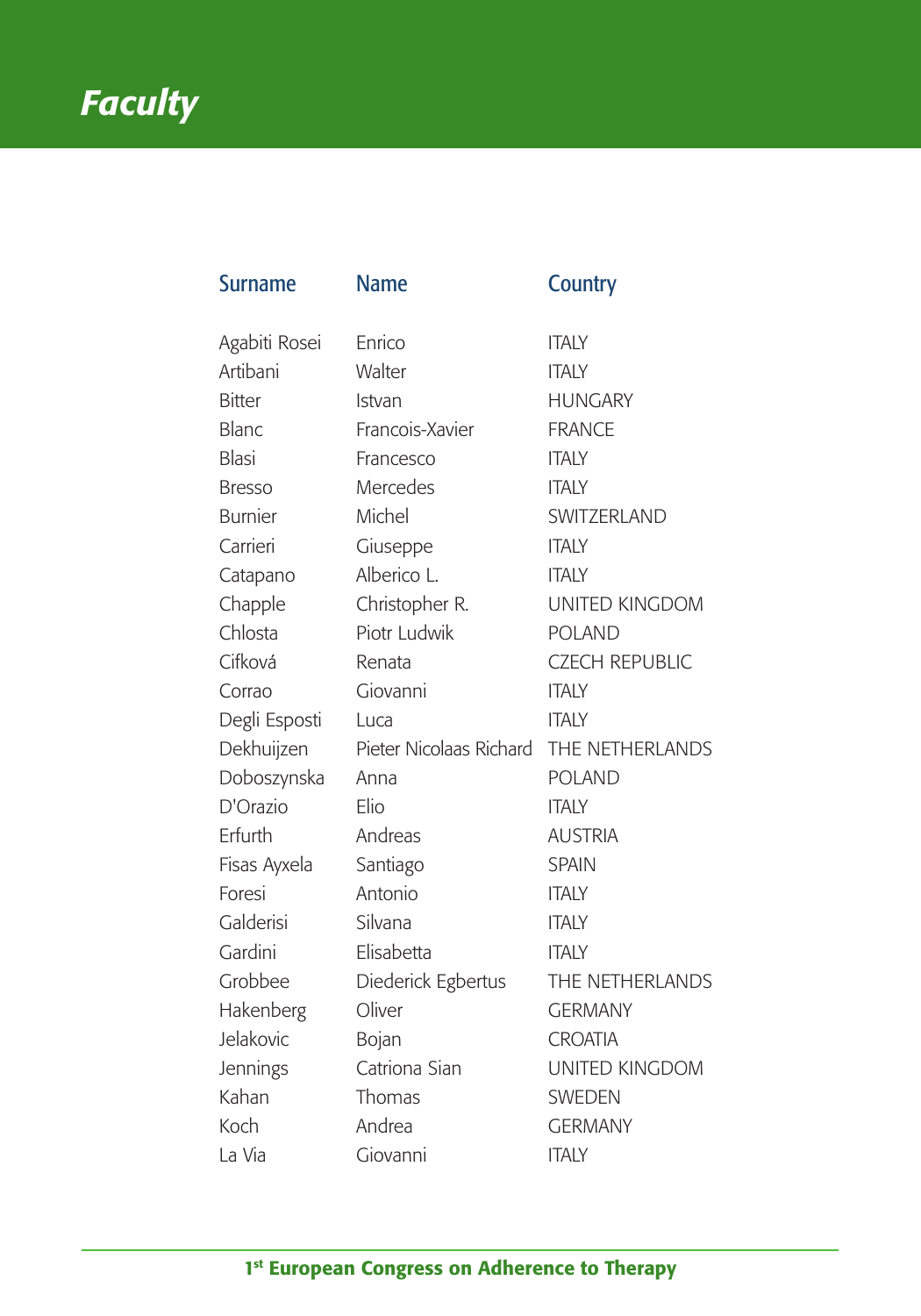## *Faculty*

| <b>Surname</b>  | <b>Name</b>                            | Country               |
|-----------------|----------------------------------------|-----------------------|
| Lavorini        | Federico                               | <b>ITALY</b>          |
| Llorente Abarca | Carlos                                 | <b>SPAIN</b>          |
| Lukacs          | Bertrand                               | <b>FRANCE</b>         |
| Mancia          | Giuseppe                               | <b>ITALY</b>          |
| Messina         | Roberto                                | <b>ITALY</b>          |
| Mirone          | Vincenzo                               | <b>ITALY</b>          |
| Monteleone      | Palmiero                               | <b>ITALY</b>          |
| Nardini         | Stefano                                | <b>ITALY</b>          |
| Packard         | Christopher John Dillon UNITED KINGDOM |                       |
| Pallanti        | Stefano                                | <b>ITALY</b>          |
| Pani            | Luca                                   | <b>ITALY</b>          |
| Panzeri         | Pier Antonio                           | <b>ITALY</b>          |
| Patriciello     | Aldo                                   | <b>ITALY</b>          |
| Pittella        | Gianni                                 | <b>ITALY</b>          |
| Pozzi           | Giuseppe                               | <b>ITALY</b>          |
| Price           | David                                  | <b>UNITED KINGDOM</b> |
| Puente Maestu   | Luis                                   | <b>SPAIN</b>          |
| Rasi            | Guido                                  | UNITED KINGDOM        |
| Redon           | Josep                                  | <b>SPAIN</b>          |
| Scaglione       | Francesco                              | <b>ITALY</b>          |
| Sernagiotto     | Remo                                   | <b>ITALY</b>          |
| Smyth           | Dan                                    | UNITED KINGDOM        |
| Speakman        | Mark                                   | <b>UNITED KINGDOM</b> |
| Takki           | Marianne                               | <b>BELGIUM</b>        |
| Tokgözoğlu      | Lale                                   | <b>TURKEY</b>         |
| Tournier        | Marie                                  | <b>FRANCE</b>         |
| <b>Tsioufis</b> | Costas                                 | <b>GREECE</b>         |
| Turner          | Stephan                                | <b>UNITED KINGDOM</b> |
| Van Boven       | Job Frank Martien                      | THE NETHERLANDS       |
| Viegi           | Giovanni                               | <b>ITALY</b>          |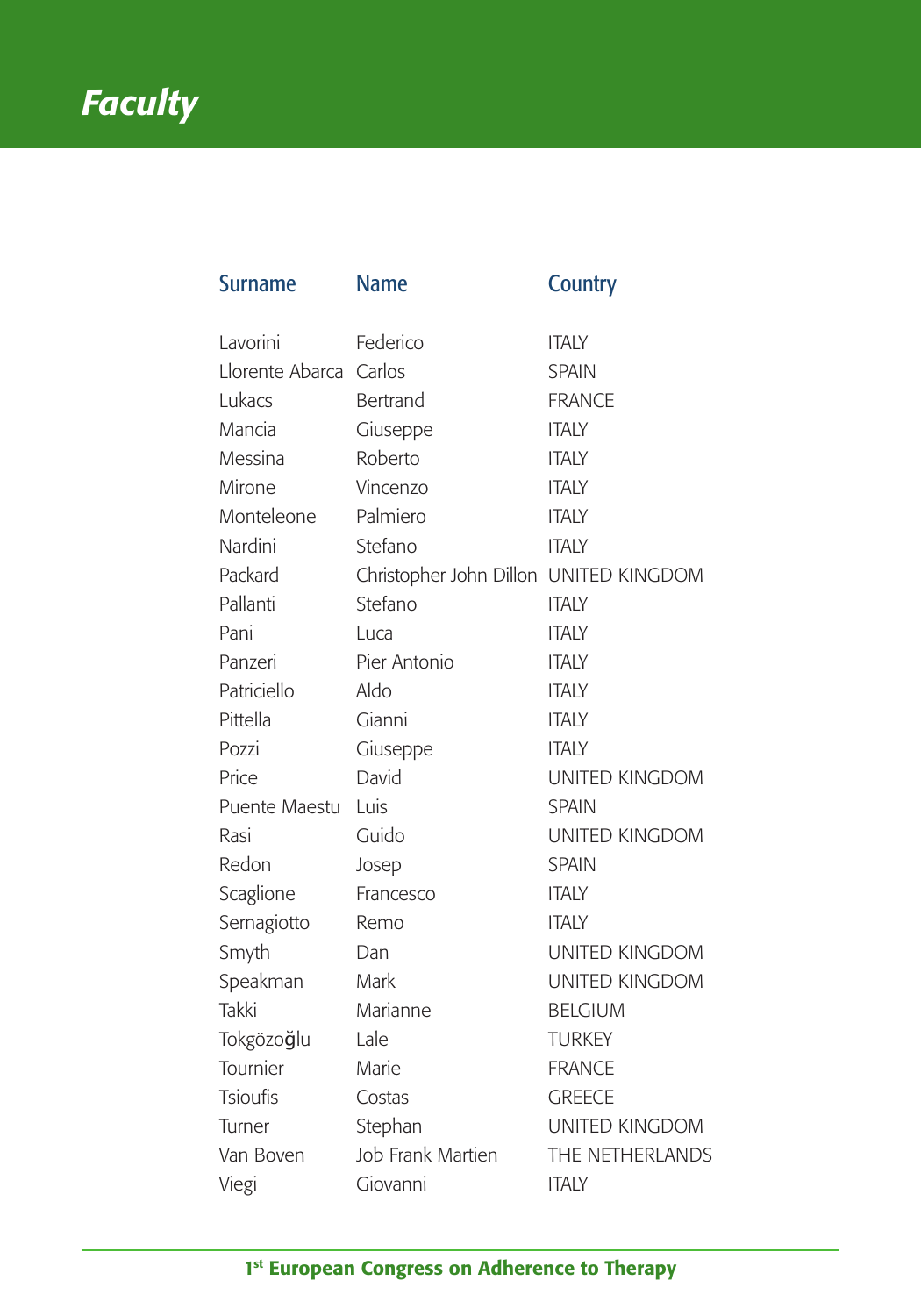The `1^ EUROPEAN MEETING ON ADHERENCE TO THERAPY' is accredited by the European Accreditation Council for Continuing Medical Education (EACCME) to provide the following CME activity for medical specialists. The EACCME is an institution of the European Union of Medical Specialists (UEMS), www.uems.net.«

»The `1^ EUROPEAN MEETING ON ADHERENCE TO THERAPY' is designated for a maximum of (or `for up to´) 7 hours of European external CME credits. Each medical specialist should claim only those hours of credit that he/she actually spent in the educational activity.«

»Through an agreement between the European Union of Medical Specialists and the American Medical Association, physicians may convert EACCME credits to an equivalent number of AMA PRA Category 1 Credits™. Information on the process to convert EACCME credit to AMA credit can be found at www.amaassn.org/go/internationalcme.«

»Live educational activities, occurring outside of Canada, recognized by the UEMS-EACCME for ECMEC credits are deemed to be Accredited Group Learning Activities (Section 1) as defined by the Maintenance of Certification Program of The Royal College of Physicians and Surgeons of Canada.«

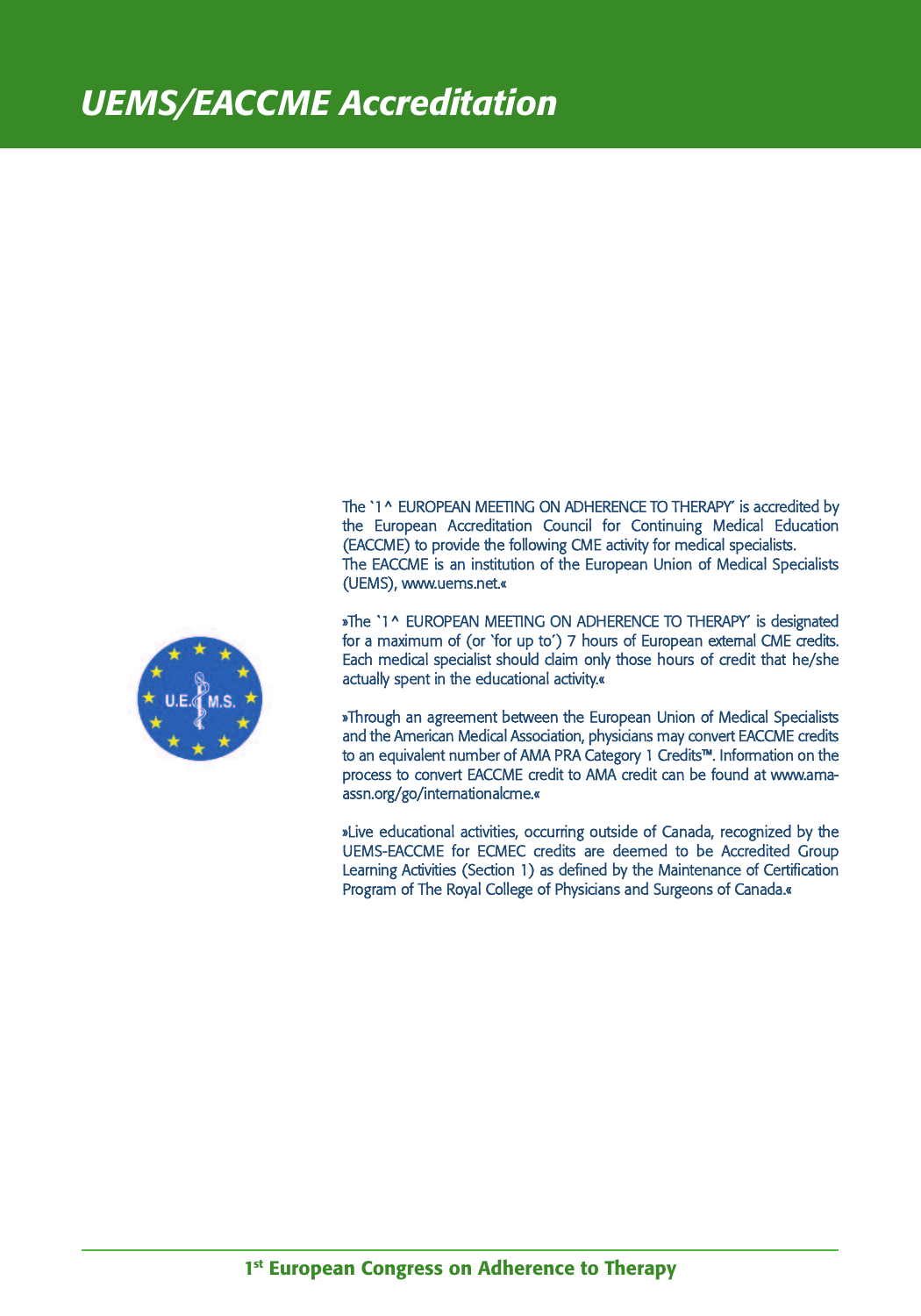*Sponsor Acknowledgements*

*SENIOR INTERNATIONAL HEALTH ASSOCIATION WOULD LIKE TO EXPRESS ITS GRATITUDE TO ALL THOSE WHO HAVE CONTRIBUTED TO THE CONGRESS:*

PLATINUM SPONSOR



### GOLD SPONSOR



**SUPPORTERS** 









**1st European Congress on Adherence to Therapy**